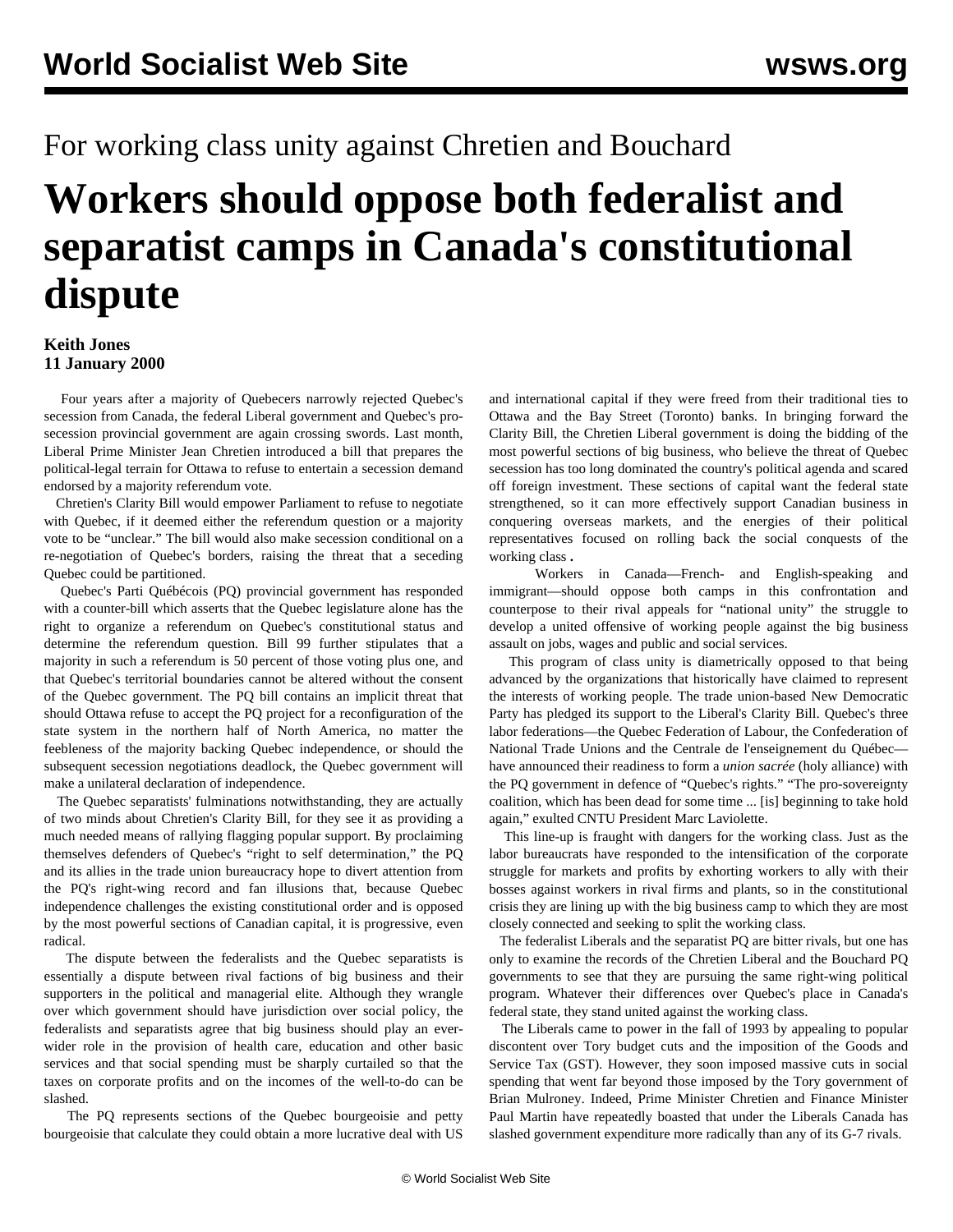Especially significant were the cuts to unemployment insurance and the slashing by one-third of the annual transfer payments Ottawa makes to the provinces to fund health care and post-secondary education.

 As a result, only a third of Canada's unemployed can now draw jobless benefits. Lengthy hospital waiting lists and crowded emergency rooms have become the norm in urban centers across the country and tuition fees have soared, putting a university education out of the reach of increasing numbers.

 Responding to pressure from big business, federal Finance Minister Paul Martin recently announced Ottawa will put as much vigor into cutting corporate and income taxes as it did in eliminating the federal deficit. But the regressive GST tax is to remain untouched.

 The PQ came to power in September 1994 by likewise appealing to popular resentment over deteriorating public services and high unemployment. It soon announced a program of hospital closures, but in the 1995 referendum claimed to be an opponent of the "right-wing wave" sweeping North America.

 Predictably, the referendum over, the PQ dramatically shifted gears. Upon replacing Jacques Parizeau as PQ leader and Quebec premier, Lucien Bouchard proclaimed the elimination of Quebec's multibilliondollar budget deficit to be the first condition for winning independence. With the support of the union bureaucracy, the PQ government has imposed massive cuts to public services, including a \$2 billion per year cut in health care spending and a \$1.9 billion per year cut in education. Under an early retirement scheme 20,000 health care, education and civil service jobs have been eliminated.

 Last spring Bouchard rejected calls for his government to reinvest significant funds in social and public services, saying that the lion's share of Quebec's new budget surplus should be used to slash taxes, so that Quebec's tax regime could be made competitive with neighboring provinces and US states.

 When 47,000 nurses struck last summer, the Bouchard government passed a strike-breaking bill and imposed onerous fines and other financial penalties to force compliance. Fearing that the nurses' militancy might spread, the government resorted to further repressive measures in the fall, using a court injunction to break a truckers' strike and mass arrests to quell protests by high school students.

 The class character of the PQ and its separatist program has been repeatedly demonstrated over the course of the past three decades. Already in the early 1980s, the PQ government of Réné Lévesque turned viciously against the working class, passing a battery of antiunion laws, imposing wage cuts of up to 20 percent on public sector workers, and initiating the drive to slash social spending. In the 1995 referendum, the PQ made demagogic and contradictory statements to appeal to popular anger and anxiety over increasing poverty and economic insecurity. But in its sovereignty bill and numerous other statements, it made clear that the creation of a Quebec state would be the best means to make Quebec "internationally competitive," i.e., that separation is a program for big business.

 Why then do the separatists continue to find a hearing in the working class?

 First, they are able to feed off of the right-wing politics of their federalist opponents. Unable to offer any progressive solution to the problems of working people, Canada's elite has more and more openly resorted to reactionary appeals, whipping up Canadian nationalism and attacking immigrants and other minority groups.

 The Reform Party, the Official Opposition in Canada's Parliament, calls for the scrapping of Canada's bilingual policy and frequently fans anti-Quebec sentiment. In the 1995 referendum, the "No Committee" was reduced to parading a group of right-wing politicians and businessmen before Quebecers to tell them separation would be an economic disaster. But with unemployment in Quebec well over 10 percent and poverty well above 20 percent, many felt they were already victims of a disaster and any change could only be for the better. The federal government's response to its near loss in the 1995 referendum has been to embrace the call for Quebec's partition, which previously had been dismissed as a crackpot scheme of the ultra-right.

 Separatism has also been boosted by the politics of the NDP and the Canadian Labor Congress. The labor bureaucrats outside Quebec promote reactionary Canadian nationalism, systemically stifle all initiatives aimed at broadening workers' resistance, whether across provincial or national boundaries, and have repeatedly rallied behind Canadian big business and the federal state to combat Quebec separatism.

 Last, but not least, the Quebec trade union bureaucracy has enthusiastically promoted the PQ and Quebec separatism for the past three decades **.** The unions' alliance with the PQ has played a pivotal role in politically harnessing Quebec workers to capitalist politics and in splitting their struggles from those of workers elsewhere in Canada and internationally. Needless to say, in the fall of 1997 when 120,000 Ontario teachers struck against the Ontario Tory government, the same Quebec union bureaucrats who during the 1995 referendum campaign had joined Bouchard in decrying the politics of the Ontario Tories did nothing to support the teachers.

 But it is Quebec workers themselves who have been the foremost victims of this alliance. Within months of the 1995 referendum, the union leaders were using the same nationalist rhetoric they had employed on the referendum campaign hustings to voice support for Bouchard's policy of making the elimination of the province's budget deficit the government's chief policy objective. "National solidarity" became the justification for accepting drastic social spending cuts.

 This past summer, when the nurses' strike threatened to become the catalyst for a wider movement against the Bouchard government, the union bureaucracy engineered the strike's collapse.

 Workers must ask themselves: is the unions' support for separatism and the PQ's campaign against the Clarity Bill at odds with their suppression of the class struggle, or is it in keeping with it?

 The Quebec union leaders have seized on the Clarity Bill to try to rehabilitate the PQ and its separatist project in the eyes of the working class. In a full-page ad published last month in the *New York Times*, Quebec's three union federations accused the federal Liberal government of subverting democracy and plotting to partition Quebec on ethnic lines.

 That the Clarity Bill is anti-democratic is undeniable. From a formal standpoint, it constitutes an admission by the federal state that it does not have confidence that it can maintain the allegiance of the majority of the citizenry in the country's second largest province. Politically, it reveals that the Canadian bourgeoisie is incapable of advancing a program that answers the grievances of working people in Quebec. It can only fight its separatist opponents by resorting to anti-democratic methods.

 Especially reactionary is the federal Liberal government's embrace of the partition movement. In raising the prospect of partition, the Canadian ruling class is flirting with civil war.

 Given the provisions of the Clarity Bill, the separatists' claim to uphold the democratic principle of majority-rule might at first glance appear to have some legitimacy. But closer examination reveals such claims to be fraudulent.

 The PQ's referendum process is itself fundamentally undemocratic. Under Quebec's referendum law, it is illegal for working class parties and organizations to intervene independently of the Yes and No committees formed by the big business politicians in the Quebec legislature. The referendum rules thus promote the idea that the only conceivable options are the federalist status quo or separatism, seeking thereby to compel workers to associate with one or the other big business camp.

 Moreover, for the PQ a referendum majority is merely a means of gaining leverage for a political power struggle. While they speak solemnly